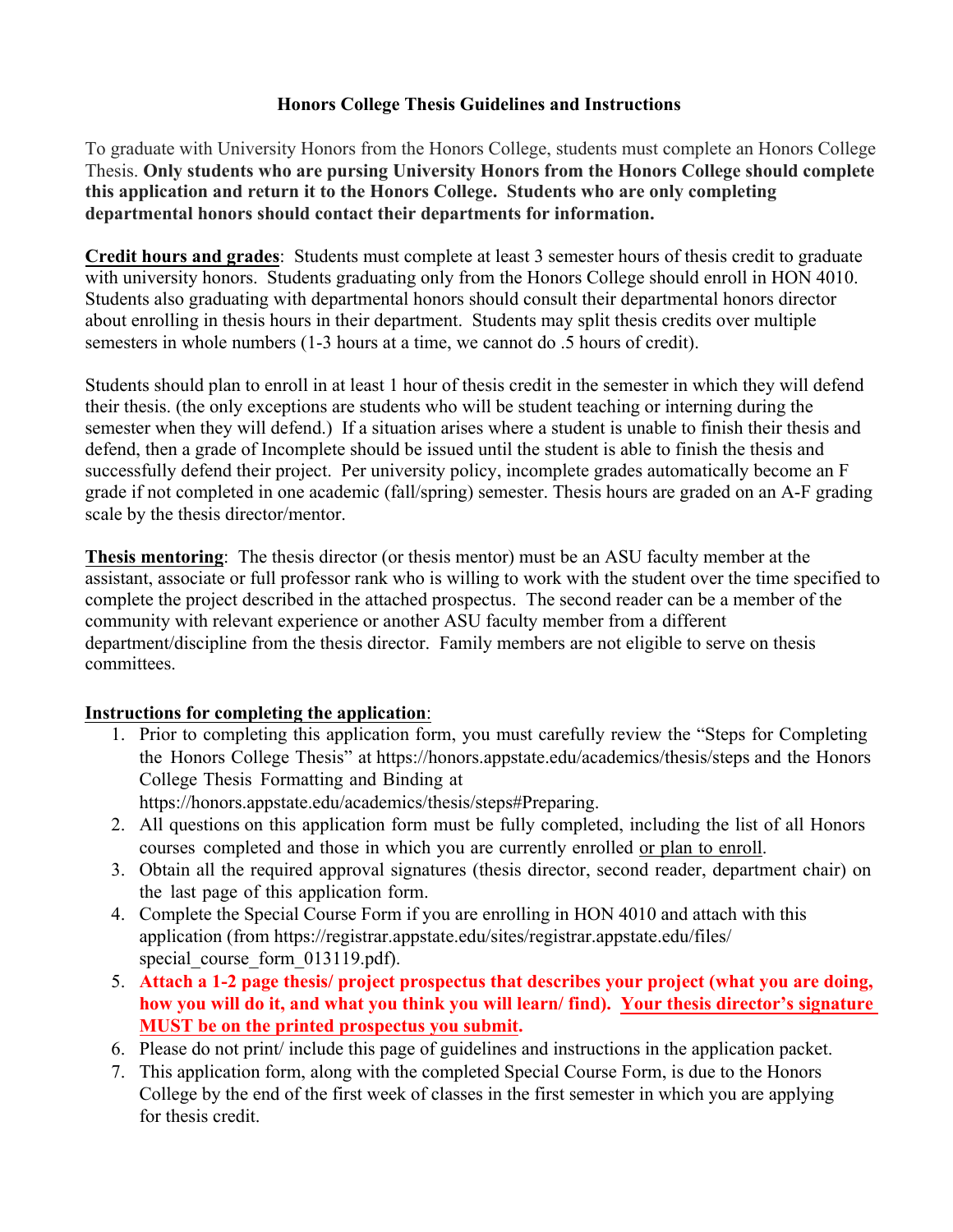# **Honors College Thesis/Project Application Form**

Please type (preferred) or print very neatly and legibly. Attach a 1-2 page thesis prospectus with your thesis director's signature on it. For HON 4010, also attach the Special Course Form.

|                                             | ASU Email: <u>Qappstate.edu</u> Phone#: (1993)                                                                                                                                                                                                                                      |  |  |
|---------------------------------------------|-------------------------------------------------------------------------------------------------------------------------------------------------------------------------------------------------------------------------------------------------------------------------------------|--|--|
|                                             |                                                                                                                                                                                                                                                                                     |  |  |
|                                             | Minor(s): First semester at ASU:                                                                                                                                                                                                                                                    |  |  |
|                                             |                                                                                                                                                                                                                                                                                     |  |  |
|                                             | <b>You MUST notify the Honors College immediately if your expected graduation term changes!</b>                                                                                                                                                                                     |  |  |
| <b>Expected Honors:</b><br>(check only one) | University Honors (Thesis course: HON 4010)<br><sub>or</sub><br>University Honors & Department/College Honors<br>(Thesis course: Departmental thesis)<br>For Department/College Honors, please contact your department<br>directly to enroll in your departmental thesis course(s). |  |  |
|                                             | Please indicate the number of thesis hours you wish to have in each semester.                                                                                                                                                                                                       |  |  |
| Thesis Hours/Fall & Year:                   | Thesis Hours/Spring & Year:                                                                                                                                                                                                                                                         |  |  |
| Thesis Hours/Summer & Year:                 |                                                                                                                                                                                                                                                                                     |  |  |
|                                             |                                                                                                                                                                                                                                                                                     |  |  |
|                                             |                                                                                                                                                                                                                                                                                     |  |  |
|                                             | Tentative Defense Date (may be changed with notice): ____________________________                                                                                                                                                                                                   |  |  |
|                                             | How and when did/will you complete the International Education requirement? __________                                                                                                                                                                                              |  |  |
|                                             |                                                                                                                                                                                                                                                                                     |  |  |
|                                             |                                                                                                                                                                                                                                                                                     |  |  |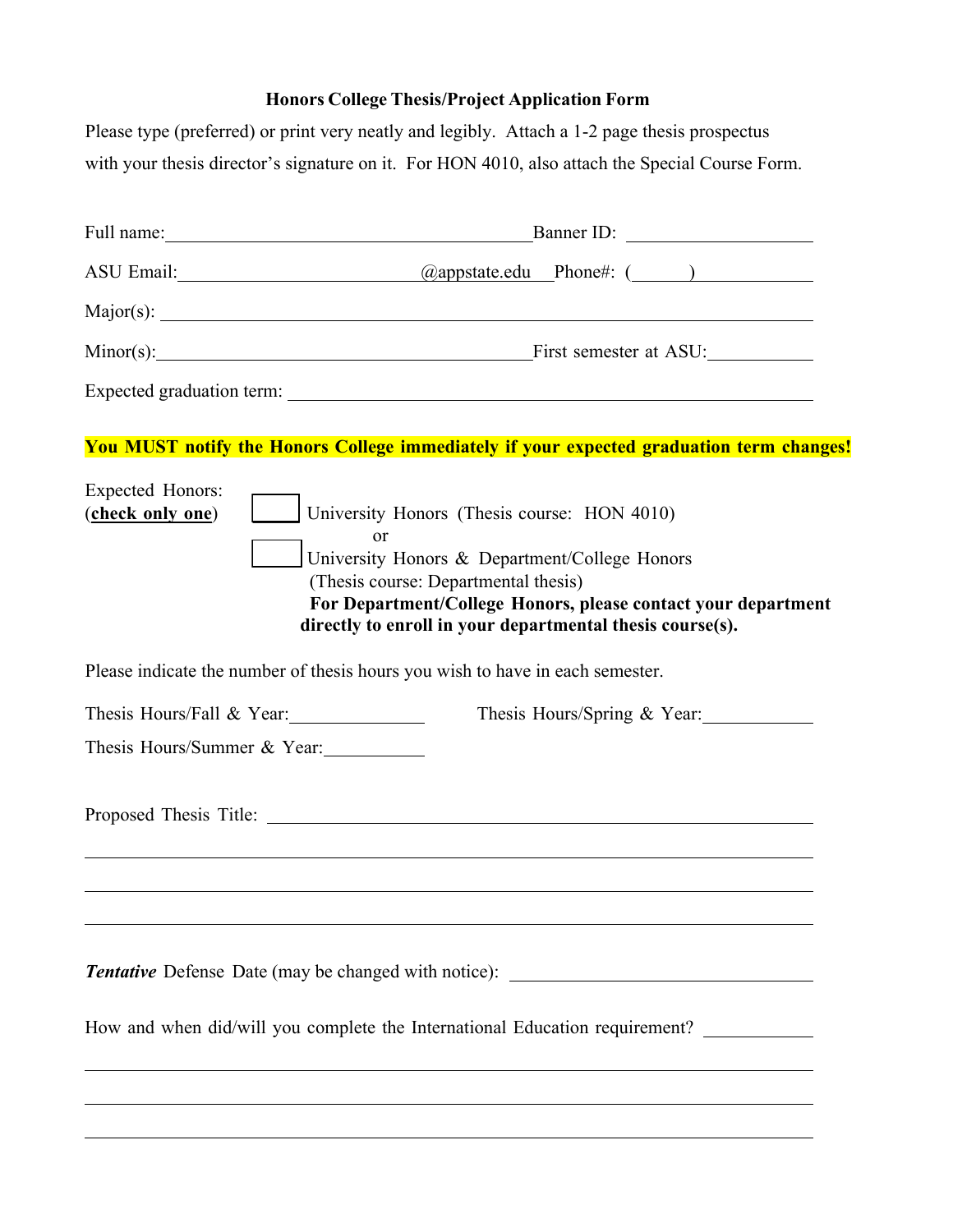## **Thesis director and readers:**

| Second Reader's name:<br>(Must be from different academic department than thesis director if also ASU faculty member) |
|-----------------------------------------------------------------------------------------------------------------------|
| Second Reader's organization:                                                                                         |
| Second Reader's email address:                                                                                        |

# Please list **ALL** Honors courses completed, or in which you are currently enrolled or plan to enroll.

| Department, Number & Course title<br>Ex: PSY 4660: Psych Tests & Measurements | Hours<br>3 | Semester<br>Fall 2017 | Note<br>Grade<br>$A-$<br>Contract |
|-------------------------------------------------------------------------------|------------|-----------------------|-----------------------------------|
| <b>HON 1515:</b>                                                              | 3          |                       |                                   |
| HON 2515:                                                                     | 3          |                       |                                   |
| HON 3515:                                                                     | 3          |                       |                                   |

Other Honors Courses: